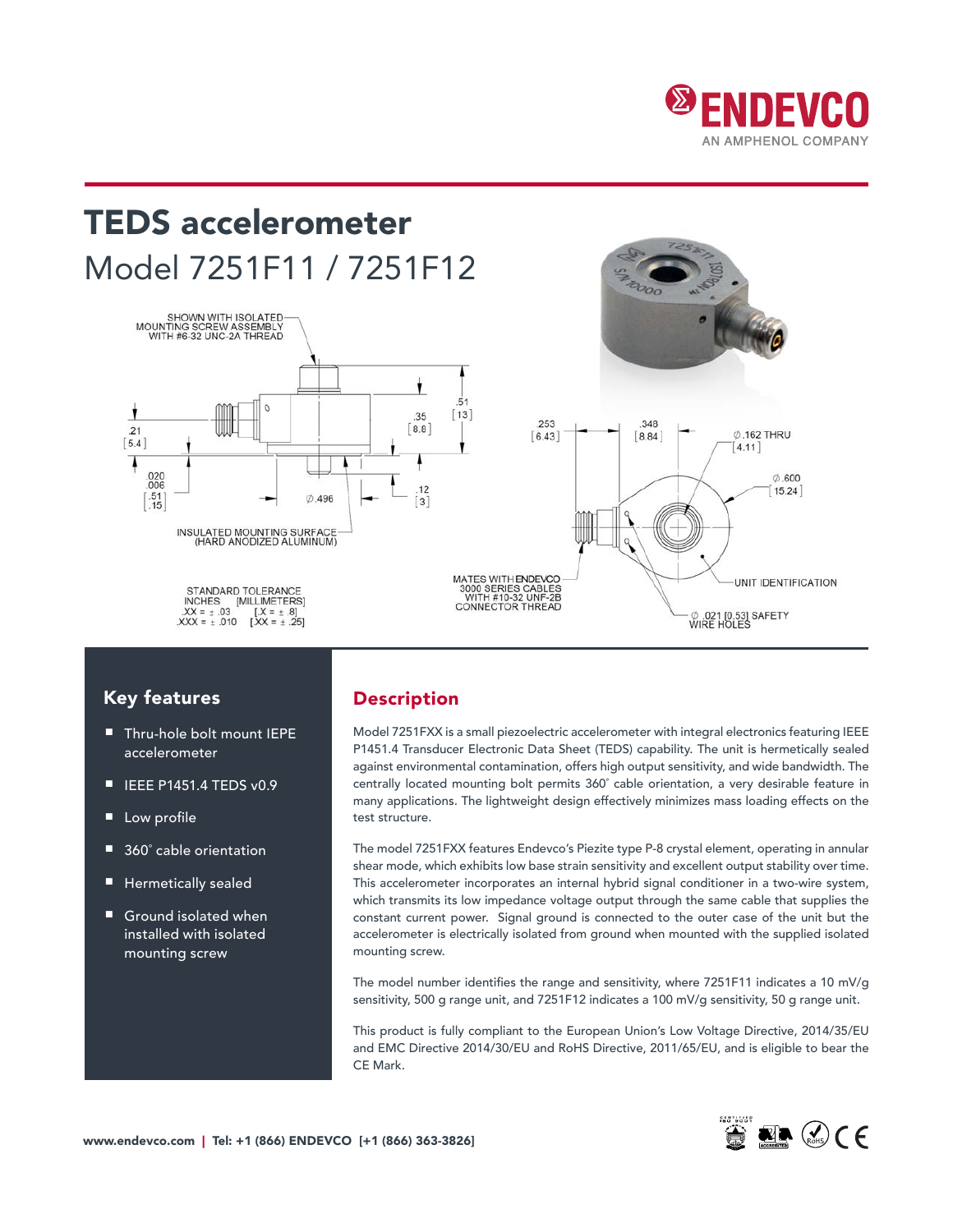# TEDS accelerometer | Model 7251F11 / 7251F12

The following performance specifications conform to ISA-RP-37.2 (1964) and are typical values, referenced at +75°F (+24°C) and 100 Hz, unless otherwise noted. Calibration data, traceable to National Insitute of Standards and Technology (NIST) is supplied.

| <b>Specifications</b>                                                |                            |                                                                              |         |
|----------------------------------------------------------------------|----------------------------|------------------------------------------------------------------------------|---------|
| <b>Dynamic characteristics</b>                                       | <b>Units</b>               | 7251F11                                                                      | 7251F12 |
| Range                                                                | g                          | ±500                                                                         | ±50     |
| Voltage sensitivity                                                  |                            |                                                                              |         |
| Nominal $(\pm 10\%)$                                                 | mV/g                       | 10                                                                           | 100     |
| Frequency response                                                   |                            |                                                                              |         |
| Resonance frequency<br>Typical                                       | kHz                        | 45                                                                           |         |
| Minimum                                                              | kHz                        | 40                                                                           |         |
| Amplitude response                                                   |                            |                                                                              |         |
| ±10%                                                                 | Hz                         | 2 to 10000                                                                   |         |
| Sensitivity deviation over temperature                               |                            |                                                                              |         |
| $±5\%$ deviation                                                     | $\degree$ F ( $\degree$ C) | $+32$ to $+104$ (0 to $+40$ )                                                |         |
| $±10\%$ deviation                                                    | $\degree$ F ( $\degree$ C) | $-10$ to $+185$ ( $-20$ to $+85$ )                                           |         |
| Transverse sensitivity                                               | ℅                          | ≤5                                                                           |         |
| Amplitude linearity                                                  | %                          | $\leq 1$                                                                     |         |
| <b>Electrical characteristics</b>                                    |                            |                                                                              |         |
| Output polarity                                                      |                            | Acceleration directed into the base produces positive output                 |         |
| DC output bias voltage                                               | Vdc                        | $+11.0$ to $+14.0$                                                           |         |
| Room temperature, +75°F (+24°C)<br>-67°F to +257°F (-55°C to +125°C) | Vdc                        | $+8.0$ to $+16.0$                                                            |         |
| Output impedance                                                     | Ω                          | $≤100$                                                                       |         |
| Noise floor                                                          |                            |                                                                              |         |
| <b>Broadband</b>                                                     |                            |                                                                              |         |
| 2 Hz to 10000 Hz                                                     | mg rms                     | 2                                                                            | 0.3     |
| Spectral                                                             |                            |                                                                              |         |
| 1 Hz                                                                 | mg / $\sqrt{Hz}$           | 1500                                                                         | 70      |
| 10Hz                                                                 | mg / $\sqrt{Hz}$           | 150                                                                          | 20      |
| 100 Hz                                                               | mg / $\sqrt{Hz}$           | 100                                                                          | 5       |
| 1000 Hz                                                              | mg / $\sqrt{Hz}$           | 20                                                                           | 3       |
| Grounding                                                            |                            | Signal ground is connected to the case<br>and isolated from mounting surface |         |
| Sensitivity deviation versus current, 2 to 20 mA %                   |                            | ±1                                                                           |         |
| Power requirements                                                   |                            |                                                                              |         |
| Supply voltage                                                       | Vdc                        | $+23$ to $+30$                                                               |         |
| Supply current                                                       | mA                         | $+2$ to $+10$                                                                |         |
| Warm-up time                                                         | sec                        | 30                                                                           |         |
| Digital communication (TEDS) device                                  |                            | DS2431X+u                                                                    |         |
| <b>Environmental characteristics</b>                                 |                            |                                                                              |         |
| Temperature range                                                    |                            |                                                                              |         |
| Operating                                                            | $\degree$ F ( $\degree$ C) | $-67$ to $+257$ ( $-55$ to $+125$ )                                          |         |
| TEDS communication<br>Humidity                                       | $\degree$ F ( $\degree$ C) | $+32$ to $+185$ (0 to $+85$ )<br>Hermetically sealed                         |         |
| Sinusoidal vibration limit [1]                                       | g pk                       | 500                                                                          |         |
| Shock limit [2]                                                      | g pk                       | 5000                                                                         |         |
| Base strain sensitivity                                              | eq. g pk/µstrain           | 0.04                                                                         |         |
| Thermal transient sensitivity                                        | equiv. g pk/°F             | 0.02                                                                         |         |
| Electromagnetic sensitivity                                          | equiv g rms/Gauss          | .00004                                                                       |         |
| <b>Physical characteristics</b>                                      |                            |                                                                              |         |
| <b>Dimensions</b>                                                    |                            | See outline drawing                                                          |         |
| Weight                                                               | oz (gram)                  | 0.37(10.5)                                                                   |         |
| Case material                                                        |                            | Stainless steel                                                              |         |
| Connector                                                            |                            | 10-32 receptacle                                                             |         |
| Mounting torque                                                      | lbf-in (Nm)                | 10(1.1)                                                                      |         |
| Calibration data supplied, each axis                                 |                            |                                                                              |         |
| Sensitivity                                                          | mV/g                       |                                                                              |         |
| Transverse sensitivity, maximum                                      | %                          | 20 Hz to 10000 Hz                                                            |         |
| Frequency response                                                   | %                          |                                                                              |         |